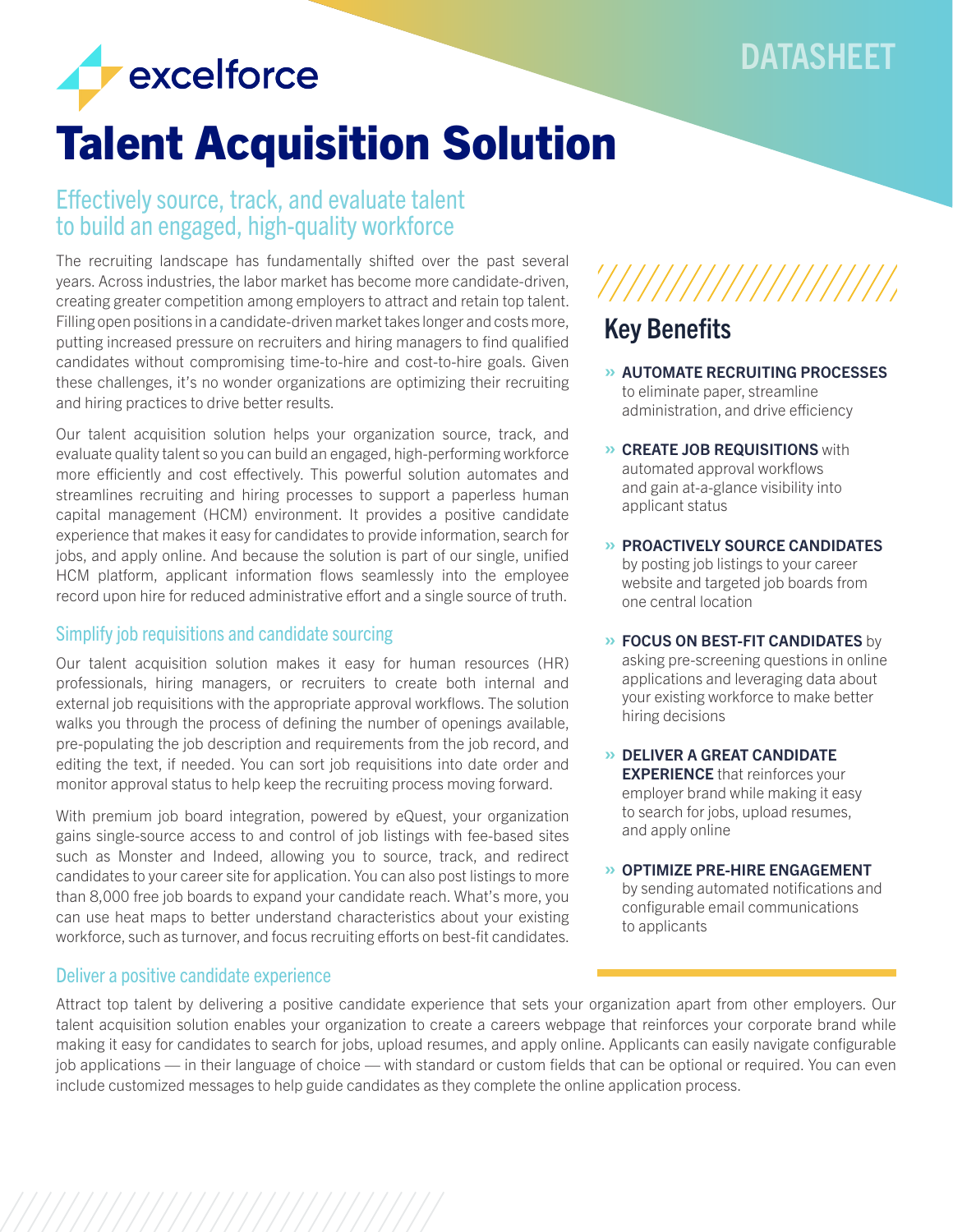Resume-parsing tools streamline the applicant experience by pulling key data, such as contact information, relevant skills, work history, and educational background, from the candidate's resume and auto-populating the job application. Candidates may also choose to auto-populate the application from their LinkedIn account.

Our talent acquisition solution also streamlines the process of qualifying applicants to help improve time-to-hire and cost-tohire metrics. You can include configurable pre-screening or knockout questions that allow recruiters to define questions that can eliminate an applicant from consideration for an open job requisition, as well as define when an applicant who was knocked out can re-apply.

#### Mobile optimize the candidate experience

Today's candidates expect a job-seeking experience that is simple, convenient, and optimized for mobile. With talent acquisition, you can enable candidates to search, view, and apply for open positions directly from their mobile devices.

### Track applicant status to optimize hiring results

Our talent acquisition solution helps you define, track, and manage stages or steps in the hiring process. The solution offers 10 hiring stages by default, but you can edit, delete, or add stages to meet organization-specific needs. Configurable dashboards make it easy to visually monitor applicant status at a glance. You can track applicants by hiring stage and last completed step and view lists of new applicants by day, week, or month. The solution provides visibility into all applicants on a single screen — with the ability to filter by location, job skill, or other criteria — to help you identify best-fit candidates for a specific site or position.

You can send automated notifications to candidates to confirm receipt of their online application. Configurable email templates make it simple to communicate with candidates, keeping them informed and engaged every step of the way. iCalendar integration simplifies the process of scheduling candidate interviews, while the ability to track notes throughout the recruitment process helps improve collaboration and drive more informed hiring decisions.

## Seamlessly integrate with our HR solution

Maintaining multiple, disparate sources of employee information can result in data inconsistencies and increased administrative effort. Because our talent acquisition and HR solutions are part of a single, unified HCM platform, you can count on a smooth and seamless transition from the recruiting phase to hiring and onboarding.

Selecting the "hire this applicant" option in the talent acquisition module automatically triggers a workflow that moves all applicant information and associated documentation — from reference and background checks to WOTC status and offer letters — into the new employee record within the optional HR module. That way, you can easily maintain one centralized employee record to eliminate duplicate data entry, reduce reporting complexities, and provide access to a single, reliable source of truth.



*Improve the candidate experience with an engaging applicant portal that not only reinforces your employer brand from the start, but also makes it fast and easy to search for and apply for jobs online. As part of the job search page, a convenient search box offers "smart search" for predictive search of available jobs, and job panel views provide easy views of job listings and full details.*